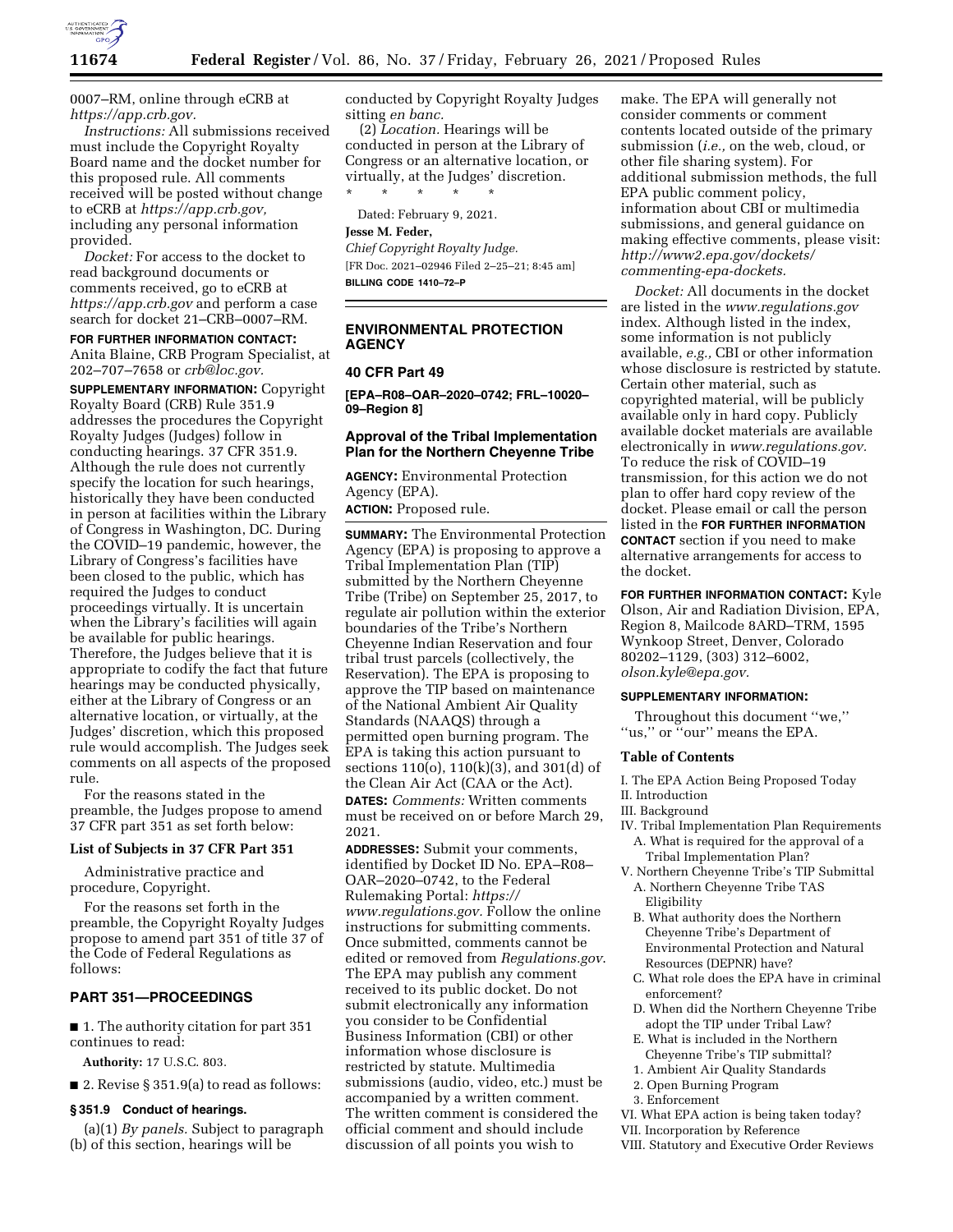#### **I. The EPA Action Being Proposed Today**

The EPA is proposing approval of the Tribe's TIP submission which contains programs to address: Ambient air quality standards for sulfur dioxide  $(SO<sub>2</sub>)$ , particulate matter (PM<sub>10</sub> and  $PM_{2.5}$ , nitrogen dioxide (NO<sub>2</sub>), ozone (O3), carbon monoxide (CO), and lead; permitting; open burning; and enforcement.

### **II. Introduction**

The Tribe is a federally-recognized Indian tribe by the U.S. Secretary of the Interior. *See* 85 FR 5462, 5464 (January 30, 2020). Beginning in 2017, the Tribe, with assistance from the EPA, began developing a draft TIP and its various elements with the goal of eventually submitting the TIP to the EPA for approval. On September 25, 2017, the Tribe requested that the EPA find the Tribe eligible for treatment in a similar manner as a state (TAS), pursuant to section 301(d) of the CAA and Title 40 part 49 of the Code of Federal Regulations (CFR), for the purpose of developing and carrying out a TIP. The Tribe also formally submitted the TIP to the EPA on September 25, 2017. On June 22, 2020, the EPA determined that the Tribe is eligible for TAS for that purpose. Having found that the Tribe is eligible for TAS, the EPA is now proposing to approve the Tribe's TIP.

The Tribe's TIP has been developed to protect the Reservation populace from air pollution by controlling open burning sources. The TIP establishes primary and secondary ambient air quality standards for CO, lead,  $SO<sub>2</sub>$ ,  $PM_{10}$ ,  $PM_{2.5}$ ,  $NO_2$ , and  $O_3$ . The TIP also establishes an open burning permitting program and enforcement authorities.

#### **III. Background**

The CAA was originally enacted in 1963 and has been significantly amended over the years (most notably in 1970, 1977, and 1990). Among other things, the Act: Requires the EPA to establish NAAQS for certain pollutants; requires the EPA to develop programs to address specific air quality problems; establishes the EPA's enforcement authority; and provides for air quality research. As part of the 1990 amendments, Congress added section 301(d) to the Act authorizing the EPA to treat eligible Indian tribes ''in the same manner as states'' and directing the EPA to promulgate regulations specifying those provisions of the Act for which TAS is appropriate. In February of 1998, the EPA implemented this requirement by promulgating the Tribal Authority Rule (TAR) (63 FR 7254 (February 12,

1998), codified at 40 CFR part 49). The EPA included relevant provisions relating to implementation plans among the provisions for which TAS is appropriate (exceptions are identified in 40 CFR 49.4).

Under the provisions of the Act and the EPA's regulations, Indian tribes must demonstrate that they meet the criteria in section 301(d) of the Act and the TAR in order to be eligible for TAS. The eligibility criteria are: (1) The Indian tribe is federally recognized; (2) the Indian tribe has a governing body carrying out substantial governmental duties and powers; (3) the functions the Indian tribe is applying to carry out pertain to the management and protection of air resources within the exterior boundaries of the reservation (or other areas within the Indian tribe's jurisdiction); and (4) the Indian tribe is reasonably expected to be capable of performing the functions the Indian tribe is applying to carry out in a manner consistent with the terms and purposes of the Act and all applicable regulations.

An implementation plan is a set of programs and regulations developed by the appropriate regulatory agency in order to assure healthy air quality through the attainment and maintenance of the NAAQS. These plans can be developed by states, eligible Indian tribes, or the EPA, depending on the entity with jurisdiction and the EPA's approval in a particular area.

For states, these plans are referred to as State Implementation Plans or SIPs. For eligible Indian tribes, these plans are called TIPs. Occasionally, the EPA will develop an implementation plan for a specific area or source. This is referred to as a Federal Implementation Plan or a FIP. Once final approval is published in the **Federal Register**, the provisions of an implementation plan become federally enforceable. An applicable implementation plan may be comprised of both TIPs and FIPs or SIPs and FIPs.

The contents of a typical implementation plan may fall into three categories: (1) Enforceable emission limitations and other control measures, means, or techniques, as well as schedules and timetables for compliance; (2) ''non-regulatory'' components (*e.g.,* attainment plans, rate of progress plans, emission inventories, statutes demonstrating legal authority, monitoring programs); and (3) additional requirements promulgated by the EPA (in the absence of a commensurate state or tribal provision) to satisfy a mandatory CAA section 110 or part D requirement. The implementation plan is a living

document which can be revised by the state or eligible Indian tribe as necessary to address air pollution problems. Accordingly, the EPA from time to time must take action on implementation plan revisions which may contain new and/or revised regulations that will become part of the implementation plan.

Upon submittal to the EPA, the EPA reviews implementation plans for conformance with federal policies and regulations. If the implementation plan conforms, the state's or eligible Indian tribe's regulations become federally enforceable upon EPA approval. The codification is usually accomplished by notice-and-comment rulemaking, with publications of proposed and final rules in the **Federal Register**.

## **IV. Tribal Implementation Plan Requirements**

#### *What is required for the approval of a Tribal Implementation Plan?*

For a tribe to receive EPA approval of a TIP, the tribe must, among other things, obtain a determination from the EPA that the tribe is eligible for TAS for purposes of the TIP and submit to the EPA a TIP that satisfies requirements of the Act and relevant regulations that apply to the plan elements and functions the tribe seeks to carry out.

The following technical elements in a TIP may include, but are not limited to:  $1$ 

• A list of regulated pollutants affected by the plan;

• Documentation that the plan contains emission limitations, work practice standards, and recordkeeping/ reporting requirements; and

• Regulations.

The TAR allows tribes to develop, adopt, and submit an implementation plan for approval as a TIP in a modular fashion, so it may not be necessary to meet all of the requirements identified above.

The EPA has the authority, under the Act, to enforce the regulations in an approved TIP. The EPA recognizes that, in certain circumstances, eligible Indian tribes have limited criminal enforcement authority. The TAR specifically provides that such limitations on an Indian tribe's criminal enforcement authority do not prevent a TIP from being approved. Where implementation of the TIP requires criminal enforcement authority, and to

<sup>1</sup>United States Environmental Protection Agency, Office of Air Quality and Planning Standards. *Developing a Tribal Implementation Plan.* chapters 2 and 4. *[https://www.epa.gov/sites/production/files/](https://www.epa.gov/sites/production/files/2018-09/documents/developing_a_tribal_implementation_plan_sept._2018_1.pdf)  [2018-09/documents/developing](https://www.epa.gov/sites/production/files/2018-09/documents/developing_a_tribal_implementation_plan_sept._2018_1.pdf)*\_*a*\_*tribal*\_ *[implementation](https://www.epa.gov/sites/production/files/2018-09/documents/developing_a_tribal_implementation_plan_sept._2018_1.pdf)*\_*plan*\_*sept.*\_*2018*\_*1.pdf.* 2018.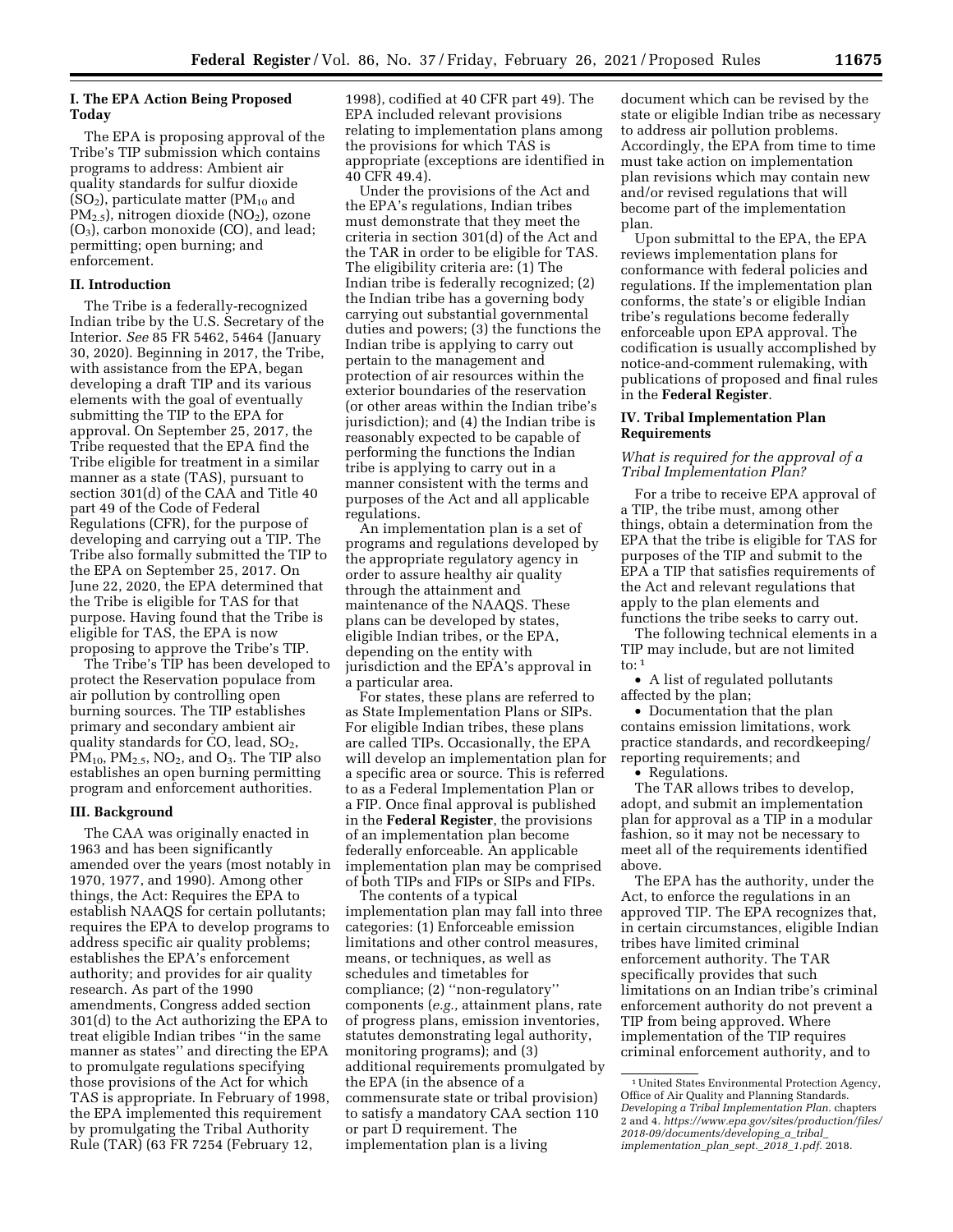the extent a tribe is precluded from asserting such authority, the federal government will exercise primary criminal enforcement responsibility. A memorandum of agreement between an Indian tribe and the EPA is an appropriate way to address circumstances in which the tribe is incapable of exercising applicable enforcement requirements as described in 40 CFR 49.7(a)(6) and 40 CFR 49.8. The memorandum of agreement shall include a process by which the tribe will provide potential investigative leads to the EPA and/or other appropriate federal agencies in an appropriate and timely manner.

### **V. Northern Cheyenne Tribe's TIP Submittal**

## *A. Northern Cheyenne Tribe TAS Eligibility*

On September 25, 2017, the Tribe requested an EPA determination under the provisions of 40 CFR 49.7 that the Tribe is eligible for TAS for the purpose of developing a TIP for air quality. On June 22, 2020, the EPA determined that the Tribe meets the eligibility requirements of section 301(d) of the Act and 40 CFR 49.6 for the purposes of developing and carrying out an implementation plan under the Act. EPA's decision on the TAS is final and is provided as background only in this action. It is not subject to further public comment as part of this TIP approval.

### *B. What authority does the Northern Cheyenne Tribe's Department of Environmental Protection and Natural Resources (DEPNR) have?*

The Northern Cheyenne Tribal Council gave the DEPNR authority to administer the Northern Cheyenne

Clean Air Act (NCCAA) programs on behalf of the Tribe in Tribal Ordinance No. DOI–008 (2017) dated December 7, 2016. The Northern Cheyenne Tribal Council had the authority to take this action pursuant to Article IV, Section 1(a), (i), and (r) of the Tribe's Amended Constitution and Bylaws.2 Tribal Ordinance NO. DOI–008 (2017) authorized the DEPNR to administer the NCCAA programs, as allowed under the Act and the EPA's regulations.

## *C. What role does the EPA have in criminal enforcement?*

The Tribe did not submit, and EPA is not proposing to approve, any criminal enforcement authority under the TIP. Accordingly, the EPA is responsible for pursuing any criminal enforcement action for violations of the Act or implementing regulations that occur in Indian country. Consistent with 49 CFR 49.7(a)(6) and 49 CFR 49.8, on May 14, 2020, the Tribe entered into a Memorandum of Agreement (MOA) with EPA Region 8 concerning criminal enforcement of air pollution rules and regulations as part of the TAS application process. Under the terms of this MOA, the Tribe would refer alleged criminal violations of the Act that exceed the Tribe's criminal authority to EPA Region 8 if the EPA approves the Tribe for CAA criminal enforcement authorities in the future. Neither the proposed action nor the MOA prevent the Tribe from pursuing criminal enforcement actions within the Tribe's criminal authority under tribal law.

### *D. When did the Northern Cheyenne Tribe adopt the TIP under Tribal Law?*

On December 7, 2016, the NCCAA was approved by the Tribal Council as

Tribal Ordinance No. DOI–008 (2017). On September 12, 2017, the Tribal Council passed Resolution No. DOI–201 (2017) authorizing submission of the NCCAA to the EPA as a TIP under the Act. The Tribe's staff completed the public notification process for a TIP required by 40 CFR 51.102 and received no public comments and no requests for a public hearing regarding the TIP.3 In addition, the Tribe has posted the NCCAA on the Tribe's website.

## *E. What is included in the Northern Cheyenne Tribe's TIP submittal?*

The Tribe's TIP submittal includes ambient air quality standards for CO, lead,  $NO_2$ ,  $O_3$ ,  $PM_{10}$ ,  $PM_{2.5}$ , and  $SO_2$ , and provisions for an open burning permit program, enforcement and appeals, and emergency authority.

## 1. Ambient Air Quality Standards

The EPA has established primary and secondary NAAQS for six air pollutants: CO, lead,  $NO_2$ ,  $O_3$ ,  $PM_{10}$ / $PM_{2.5}$ , and  $SO_2$ . *See [https://www.epa.gov/criteria-air](https://www.epa.gov/criteria-air-pollutants/naaqs-table)[pollutants/naaqs-table.](https://www.epa.gov/criteria-air-pollutants/naaqs-table)* Most pollutants regulated by the NAAQS have two limits. The ''primary'' standard is designed to protect the public including children, people with asthma, and the elderly—from health risks. The ''secondary'' standard is to prevent unacceptable effects on the public welfare, *e.g.,* damage to crops and vegetation, buildings and property, and ecosystems.

The Tribe established primary and secondary air quality standards, which will remain consistent with any future EPA updates to the NAAQS, for the following air pollutants:

| Pollutant                | Primary/secondary                                         | Averaging<br>time          | Level           | Form                                                                                                                                  |
|--------------------------|-----------------------------------------------------------|----------------------------|-----------------|---------------------------------------------------------------------------------------------------------------------------------------|
| Carbon Monoxide (CO)     |                                                           | 8 hours                    | 9 ppm<br>35 ppm | Not to be exceeded more than once per year.                                                                                           |
|                          |                                                           | Rolling 3 month<br>period. |                 | $0.15 \mu g/m^3$ Not to be exceeded.                                                                                                  |
|                          |                                                           | 1-hour                     |                 | 100 ppb  98th percentile of 1-hour daily maximum concentrations,<br>averaged over 3 years.                                            |
|                          | primary and secondary    1 year    53 ppb    Annual Mean. |                            |                 |                                                                                                                                       |
|                          |                                                           |                            |                 | primary and secondary    8 hours    0.070 ppm    Annual fourth-highest daily maximum 8-hour concentration,<br>avereaged over 3 years. |
| Particle Pollution (PM): |                                                           |                            |                 |                                                                                                                                       |
| $PM_{2.5}$               |                                                           |                            |                 |                                                                                                                                       |
|                          |                                                           |                            |                 |                                                                                                                                       |
|                          |                                                           |                            |                 | primary and secondary    24 hours    35 µg/m <sup>3</sup>   98th percentile, averaged over 3 years.                                   |
| $PM_{10}$                | primary and secondary                                     |                            |                 | 24 hours  150 $\mu$ g/m <sup>3</sup> Not to be exceeded more than once per year on average<br>over 3 years.                           |
| Sulfur Dioxide $(SO_2)$  |                                                           |                            |                 | 1-hour  75 ppb  99th percentile of 1-hour daily maximum concentrations,<br>averaged over 3 years.                                     |
|                          |                                                           |                            |                 |                                                                                                                                       |

2Northern Cheyenne TAS/TIP Application, section J, page 1.

<sup>3</sup>Northern Cheyenne TAS/TIP Application, Resolution No. DOI–201(2017), section Z, page 2.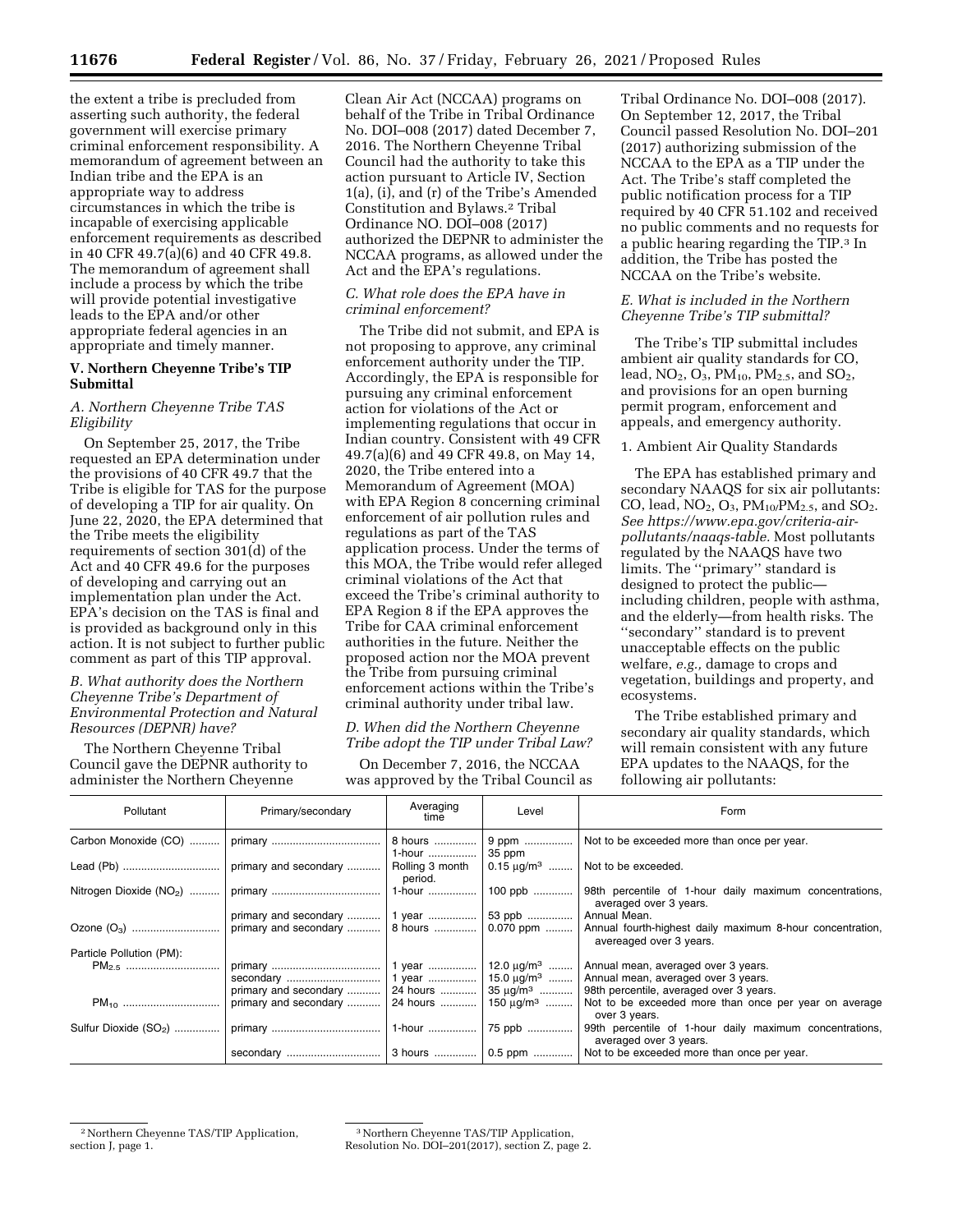Accordingly, the EPA proposes to approve the Tribe's standards for the pollutants listed in the table above, which are the same as the NAAQS, for incorporation into the TIP.

#### 2. Open Burning Program

The proposed TIP establishes a general prohibition on open burning on the Reservation (see NCCAA Section 5.1), unless otherwise exempted under NCCAA Section 5.2 (*i.e.,* open burning for cultural, traditional, or spiritual purposes or open burning activity that is less than four feet in diameter and less than three feet in height) or is permitted under NCCAA Section 5.7. The Tribe reserves the right to issue burn bans, per NCCAA Section 5.6, and prohibits the burning of listed materials in NCCAA Section 5.4 (unless authorized for training fires).

Permitting procedures for open burning are specified in NCCAA Section 5.7. Permits are required for open burning activity on the Reservation that is four or more feet in diameter or three or more feet in height (unless exempted under NCCAA Section 5.2) prior to commencing open burning activities. Permits may be issued only if the Air Quality Administrator determines, in consultation with the appropriate Bureau of Indian Affairs, Northern Cheyenne Agency personnel, that the proposed open burning activity will not cause an adverse impact on Reservation air quality or otherwise endanger public health or welfare on the Reservation. Permits are also required to contain certain minimum permit conditions, including setback requirements, equipment and supply requirements, wind speed limitations, and extinguishment conditions, etc. Violations of any applicable permit terms or conditions are considered violations of the NCCAA. For all permitted open burning activities, the permittee must notify the Air Quality Administrator at least two working days prior to commencing an open burning activity and must notify Northern Cheyenne Fire Protection not less than one hour prior to commencing the open burning activity (during regular business hours). Section 5.5 of the NCCAA specifies, however, that no person shall commence or continue an open burning activity within the Reservation that is determined by the Director of the Tribe's DEPNR, in consultation with the Air Quality Administrator, to cause or contribute to an exceedance of any Northern Cheyenne Ambient Air Quality Standard. The EPA is proposing to approve the conditions and procedures

the Tribe has established for its open burning permitting program.

#### 3. Enforcement

Section 3 of the proposed TIP covers civil enforcement and appeals. Under the TIP, the Tribe's Air Quality Administrator can issue compliance orders for TIP violations. A compliance order can include civil penalties up to \$5,000 per day for each violation and an assessment of costs incurred by DEPNR. The Air Quality Administrator can file an action in Northern Cheyenne Tribal Court pursuant to the Northern Cheyenne Rules of Civil Procedure to enforce a penalty order or to seek preliminary injunctive relief against any person who is suspected to have violated the TIP or a compliance order.

Alleged violators can challenge compliance orders by petitioning the DEPNR Director for administrative review within 30 days of receiving the order. The Director shall promptly review petitions for administrative review and issue a written decision that upholds, vacates, or modifies the order. Alleged violators can challenge a decision by the Director by filing an action in Northern Cheyenne Tribal Court pursuant to the Northern Cheyenne Rules of Civil Procedure. The Tribal Court shall uphold any decision by the Director unless it is arbitrary and capricious or contrary to law.

The EPA finds the Tribe has adequately established an enforcement mechanism to carry out its regulations, and the EPA proposes to approve it.

### **VI. What EPA action is being taken today?**

The EPA is proposing approval of the Tribe's proposed TIP, which contains programs to address ambient air quality standards for the NAAQS pollutants, an open burning program, and enforcement provisions. The public docket contains the Tribe's proposed TIP, TAS eligibility determination, and enforcement MOA with the EPA.

#### **VII. Incorporation by Reference**

In this document, the EPA is proposing to include regulatory text in an EPA final rule that includes incorporation by reference. In accordance with the requirements of 1 CFR 51.5, the EPA is proposing to incorporate by reference the TIP amendments described in Section VI of this preamble. The EPA has made, and will continue to make, these materials generally available through *[www.regulations.gov](http://www.regulations.gov)* (refer to docket EPA–R08–OAR–2020–0742).

## **VIII. Statutory and Executive Order Reviews**

Under the CAA, the Administrator is required to approve a SIP or TIP submission that complies with the provisions of the Act and applicable Federal regulations. *See* 42 U.S.C. 7410(k); 40 CFR 52.02(a). In reviewing TIP submissions, the EPA's role is to approve tribal choices, provided that they meet the criteria of the CAA. Accordingly, this proposed action merely proposes to approve tribal law as meeting Federal requirements and does not impose additional requirements beyond those imposed by tribal law. For that reason, this proposed action:

• Is not a significant regulatory action subject to review by the Office of Management and Budget under Executive Orders 12866 (58 FR 51735, October 4, 1993) and 13563 (76 FR 3821, January 21, 2011);

• Is not an Executive Order 13771 (82 FR 9339, February 2, 2017) regulatory action because this action is not significant under Executive Order 12866;

• Does not impose an information collection burden under the provisions of the Paperwork Reduction Act (44 U.S.C. 3501 *et seq.*);

• Is certified as not having a significant economic impact on a substantial number of small entities under the Regulatory Flexibility Act (5 U.S.C. 601 *et seq.*);

• Does not contain any unfunded mandate or significantly or uniquely affect small governments, as described in the Unfunded Mandates Reform Act of 1995 (Pub. L. 104–4);

• Does not have Federalism implications as specified in Executive Order 13132 (64 FR 43255, August 10, 1999);

• Is not an economically significant regulatory action based on health or safety risks subject to Executive Order 13045 (62 FR 19885, April 23, 1997);

• Is not a significant regulatory action subject to Executive Order 13211 (66 FR 28355, May 22, 2001);

• Is not subject to requirements of Section 12(d) of the National Technology Transfer and Advancement Act of 1995 (15 U.S.C. 272 note) because application of those requirements would be inconsistent with the CAA; and

• Does not provide the EPA with the discretionary authority to address, as appropriate, disproportionate human health or environmental effects, using practicable and legally permissible methods, under Executive Order 12898 (59 FR 7629, February 16, 1994).

Executive Order 13175, entitled ''Consultation and Coordination with